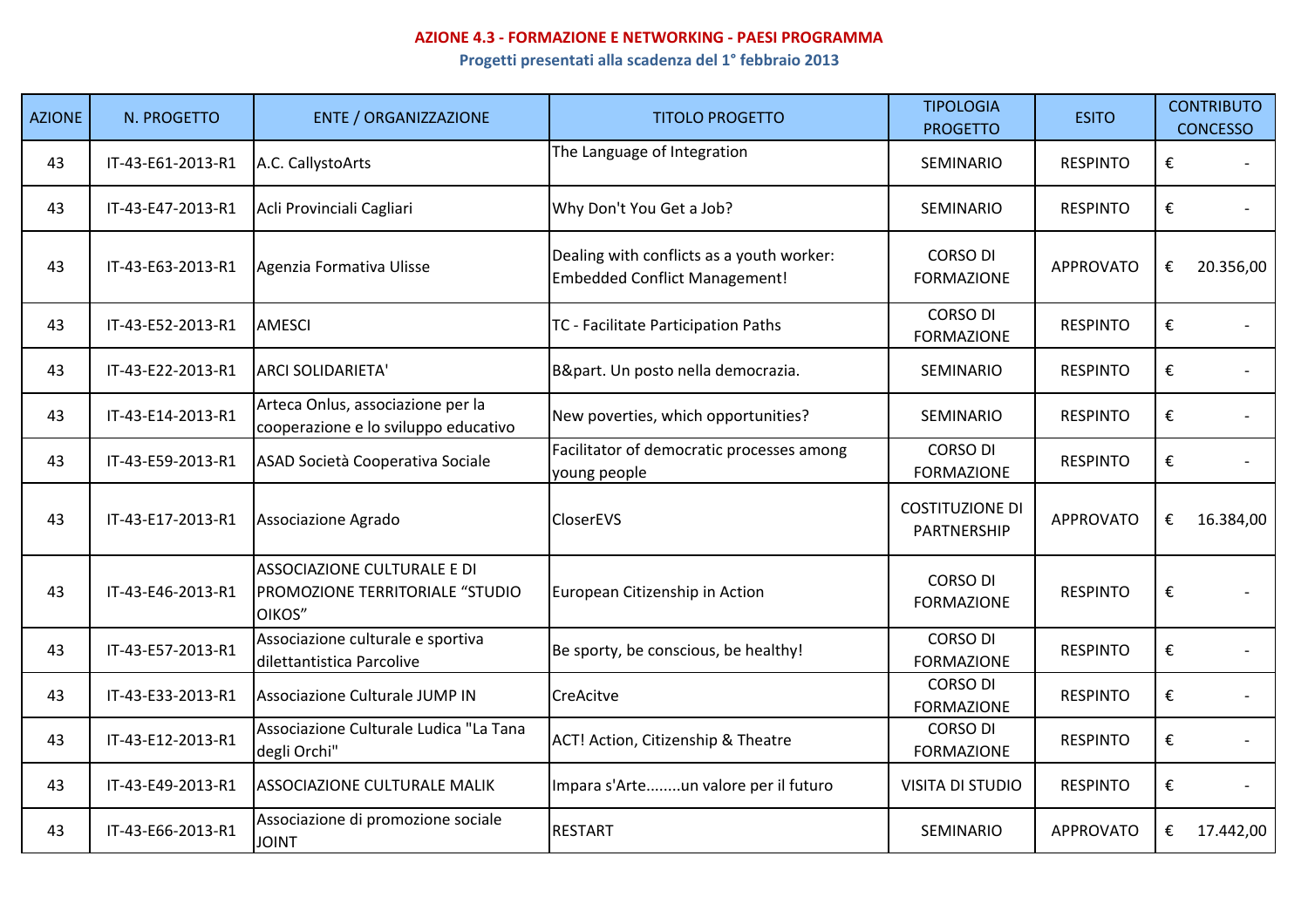| 43 | IT-43-E6-2013-R1  | Associazione di promozione turistica e<br>sociale In Tour                     | <b>Conflict Management &amp; Team Working:</b><br>intercultural communication beyond diversities                 | <b>CORSO DI</b><br><b>FORMAZIONE</b>  | <b>RESPINTO</b>  | € |           |
|----|-------------------|-------------------------------------------------------------------------------|------------------------------------------------------------------------------------------------------------------|---------------------------------------|------------------|---|-----------|
| 43 | IT-43-E7-2013-R1  | Associazione di promozione turistica e<br>sociale In Tour                     | <b>Conflict Management &amp; Team Working:</b><br>intercultural communication beyond diversities                 | <b>CORSO DI</b><br><b>FORMAZIONE</b>  | <b>RESPINTO</b>  | € |           |
| 43 | IT-43-E8-2013-R1  | Associazione di promozione turistica e<br>sociale In Tour                     | Conflict Management & Team Working:<br>intercultural communication beyond diversities                            | <b>CORSO DI</b><br><b>FORMAZIONE</b>  | <b>RESPINTO</b>  | € |           |
| 43 | IT-43-E19-2013-R1 | ASSOCIAZIONE DI VOLONTARIATO NEW<br><b>DEAL</b>                               | We Are Volunteering for Entrepreuneurship!                                                                       | <b>CORSO DI</b><br><b>FORMAZIONE</b>  | <b>RESPINTO</b>  | € |           |
| 43 | IT-43-E13-2013-R1 | Associazione Energie Unite per la Ricerca<br>l'Educazione la Cultura e l'Arte | PICTURE YOUR JOB                                                                                                 | <b>CORSO DI</b><br><b>FORMAZIONE</b>  | <b>APPROVATO</b> | € | 20.958,00 |
| 43 | IT-43-E27-2013-R1 | Associazione Energie Unite per la Ricerca<br>l'Educazione la Cultura e l'Arte | TRAIN YOUR MIND FOR A BODY IN ACTION                                                                             | <b>CORSO DI</b><br><b>FORMAZIONE</b>  | <b>RESPINTO</b>  | € |           |
| 43 | IT-43-E9-2013-R1  | Associazione Giovanile Mapuche                                                | N.E.W. - Navigate the European Waves                                                                             | <b>COSTITUZIONE DI</b><br>PARTNERSHIP | <b>RESPINTO</b>  | € |           |
| 43 | IT-43-E36-2013-R1 | ASSOCIAZIONE LIBERI ARTIGIANI                                                 | AIM                                                                                                              | <b>CORSO DI</b><br><b>FORMAZIONE</b>  | <b>RESPINTO</b>  | € |           |
| 43 | IT-43-E69-2013-R1 | Associazione TDM 2000                                                         | 'One brick less in the world"                                                                                    | <b>CORSO DI</b><br><b>FORMAZIONE</b>  | <b>RESPINTO</b>  | € |           |
| 43 | IT-43-E28-2013-R1 | ASSOCIAZIONE TUMBARINOS DI GAVOI                                              | FORME DI SOLIDARIETA' CONTRO LE NUOVE<br>POVERTA'                                                                | <b>VISITA DI STUDIO</b>               | <b>RESPINTO</b>  | € |           |
| 43 | IT-43-E39-2013-R1 | Associazione Work in Progress                                                 | The E-Factor: strengthening Employability and<br>Entrepreneurship through empowerment,<br>education and passions | <b>CORSO DI</b><br><b>FORMAZIONE</b>  | <b>APPROVATO</b> | € | 19.813,20 |
| 43 | IT-43-E53-2013-R1 | AURIVE società cooperativa sociale:<br>risorse sociali per lo sviluppo ONLUS  | E-inclusion: Introduction to Tecnology as a tool<br>to include disadvantaged youngsters                          | <b>CORSO DI</b><br><b>FORMAZIONE</b>  | <b>RESPINTO</b>  | € |           |
| 43 | IT-43-E4-2013-R1  | BETTY&BOOKS                                                                   | SPACE/ID BOLOGNA                                                                                                 | <b>CORSO DI</b><br><b>FORMAZIONE</b>  | <b>RESPINTO</b>  | € |           |
| 43 | IT-43-E5-2013-R1  | BETTY&BOOKS                                                                   | SPACE/ID BOLOGNA                                                                                                 | <b>CORSO DI</b><br><b>FORMAZIONE</b>  | <b>APPROVATO</b> | € | 21.448,00 |
| 43 | IT-43-E37-2013-R1 | <b>Bond of Union</b>                                                          | Sustainable citizens                                                                                             | <b>CORSO DI</b><br><b>FORMAZIONE</b>  | <b>RESPINTO</b>  | € |           |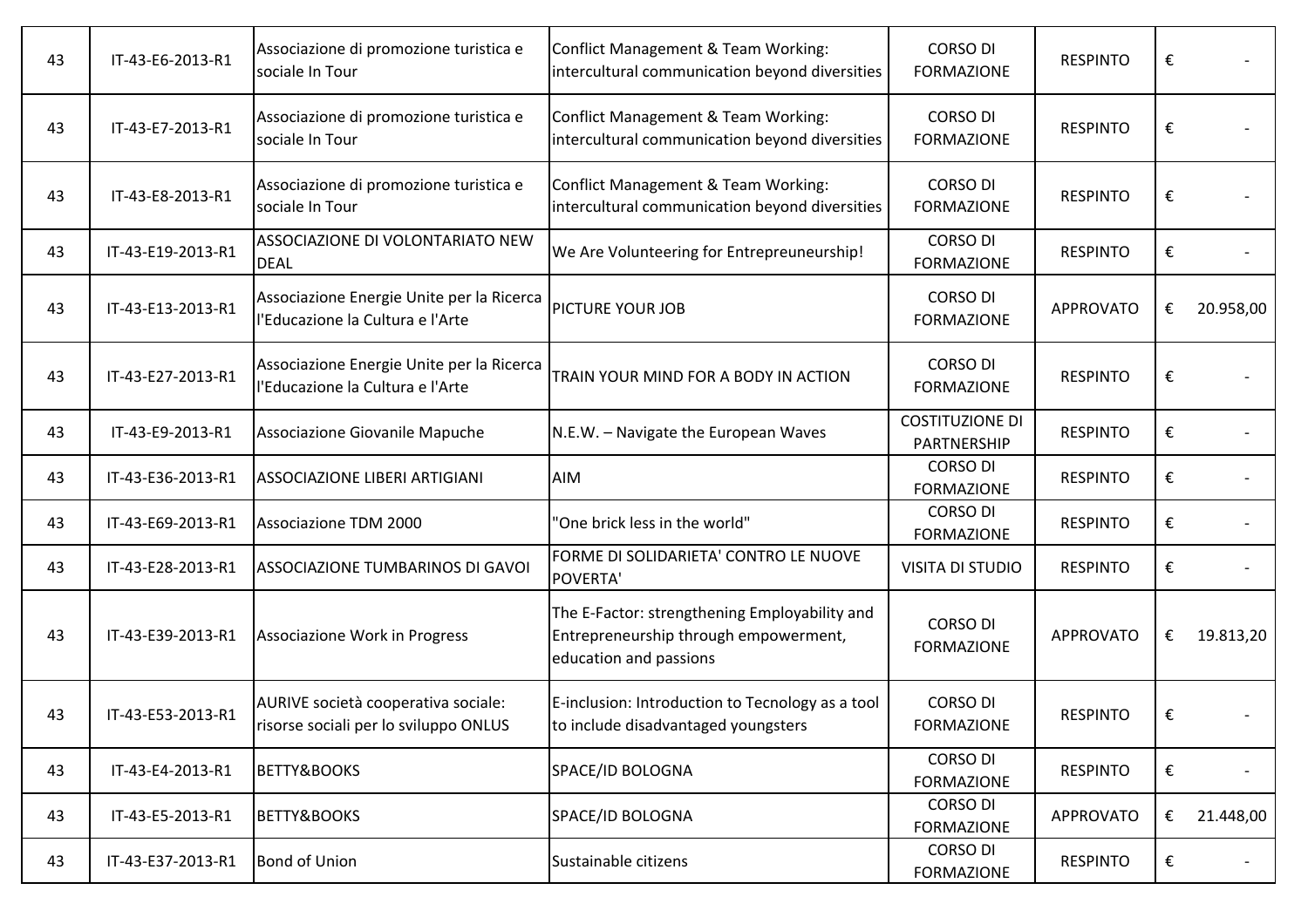| 43 | IT-43-E51-2013-R1 | Cachimbo                                             | <b>OUTlearning</b>                                                                                     | <b>CORSO DI</b><br><b>FORMAZIONE</b>  | <b>RESPINTO</b>  | € |           |
|----|-------------------|------------------------------------------------------|--------------------------------------------------------------------------------------------------------|---------------------------------------|------------------|---|-----------|
| 43 | IT-43-E25-2013-R1 | Centro Studi "Cultura Sviluppo"                      | Non formal competences in the labour market:<br>mission possible!                                      | <b>CORSO DI</b><br><b>FORMAZIONE</b>  | <b>APPROVATO</b> | € | 23.513,00 |
| 43 | IT-43-E35-2013-R1 | Centro Studi Difesa Civile                           | 3C for Peace - Communication, Conflict<br>management and active Citizenship<br>for youth peace workers | <b>CORSO DI</b><br><b>FORMAZIONE</b>  | <b>APPROVATO</b> | € | 17.791,00 |
| 43 | IT-43-E1-2013-R1  | Comune di Cinisello Balsamo                          | Tamburi per la Pace                                                                                    | <b>INCONTRO DI</b><br>VALUTAZIONE     | <b>RESPINTO</b>  | € |           |
| 43 | IT-43-E50-2013-R1 | COMUNE DI SOMMA LOMBARDO<br>SERVIZIO INFORMAGIOVANI  | Road to Opportunity                                                                                    | SEMINARIO                             | <b>RESPINTO</b>  | € |           |
| 43 | IT-43-E15-2013-R1 | <b>CONSULTA GIOVANILE ULIXES</b><br><b>BADOLATO</b>  | SOCIAL MEDIA AGAINST SOCIAL OPPRESSION                                                                 | <b>CORSO DI</b><br><b>FORMAZIONE</b>  | <b>RESPINTO</b>  | € |           |
| 43 | IT-43-E40-2013-R1 | <b>CONSULTA GIOVANILE ULIXES</b><br><b>BADOLATO</b>  | SOCIAL MEDIA AGAINST SOCIAL OPPRESSION                                                                 | <b>CORSO DI</b><br><b>FORMAZIONE</b>  | <b>RESPINTO</b>  | € |           |
| 43 | IT-43-E41-2013-R1 | <b>CONSULTA GIOVANILE ULIXES</b><br><b>BADOLATO</b>  | SOCIAL MEDIA AGAINST SOCIAL OPPRESSION                                                                 | <b>CORSO DI</b><br><b>FORMAZIONE</b>  | <b>RESPINTO</b>  | € |           |
| 43 | IT-43-E42-2013-R1 | <b>CONSULTA GIOVANILE ULIXES</b><br><b>BADOLATO</b>  | SOCIAL MEDIA AGAINST SOCIAL OPPRESSION                                                                 | <b>CORSO DI</b><br><b>FORMAZIONE</b>  | <b>APPROVATO</b> | € | 21.028,00 |
| 43 | IT-43-E58-2013-R1 | <b>FLUXLAB</b>                                       | <b>BE P.ART!</b>                                                                                       | <b>COSTITUZIONE DI</b><br>PARTNERSHIP | <b>APPROVATO</b> | € | 13.918,00 |
| 43 | IT-43-E2-2013-R1  | Gruppo Sabbeen                                       | <b>Building for tomorrow</b>                                                                           | <b>COSTITUZIONE DI</b><br>PARTNERSHIP | <b>RESPINTO</b>  | € |           |
| 43 | IT-43-E32-2013-R1 | Gruppo Sabbeen                                       | <b>Building for tomorrow</b>                                                                           | <b>COSTITUZIONE DI</b><br>PARTNERSHIP | <b>RESPINTO</b>  | € |           |
| 43 | IT-43-E54-2013-R1 | H.R.Y.O. Human Rights Youth<br>Organization          | Gym Tolerance Shadowing 4.3                                                                            | <b>JOB SHADOWING</b>                  | <b>RESPINTO</b>  | € |           |
| 43 | IT-43-E56-2013-R1 | Immaginaria - Società Cooperativa<br>Sociale         | A true story                                                                                           | <b>CORSO DI</b><br><b>FORMAZIONE</b>  | <b>RESPINTO</b>  | € |           |
| 43 | IT-43-E34-2013-R1 | Insight education project design                     | SocialMediaClub - Social Media for InterAction                                                         | <b>COSTITUZIONE DI</b><br>PARTNERSHIP | <b>APPROVATO</b> | € | 15.532,00 |
| 43 | IT-43-E68-2013-R1 | Join                                                 | "Sport For Life"                                                                                       | <b>CORSO DI</b><br><b>FORMAZIONE</b>  | <b>RESPINTO</b>  | € |           |
| 43 | IT-43-E64-2013-R1 | KALEIDOSCOPIO SOCIETA' COOPERATIVA<br><b>SOCIALE</b> | Creative ways to support employability                                                                 | <b>VISITA DI STUDIO</b>               | <b>APPROVATO</b> | € | 7.477,00  |
| 43 | IT-43-E60-2013-R1 | La Milizia dei Folli                                 | Explore the conflict                                                                                   | <b>CORSO DI</b><br><b>FORMAZIONE</b>  | <b>APPROVATO</b> | € | 19.989,00 |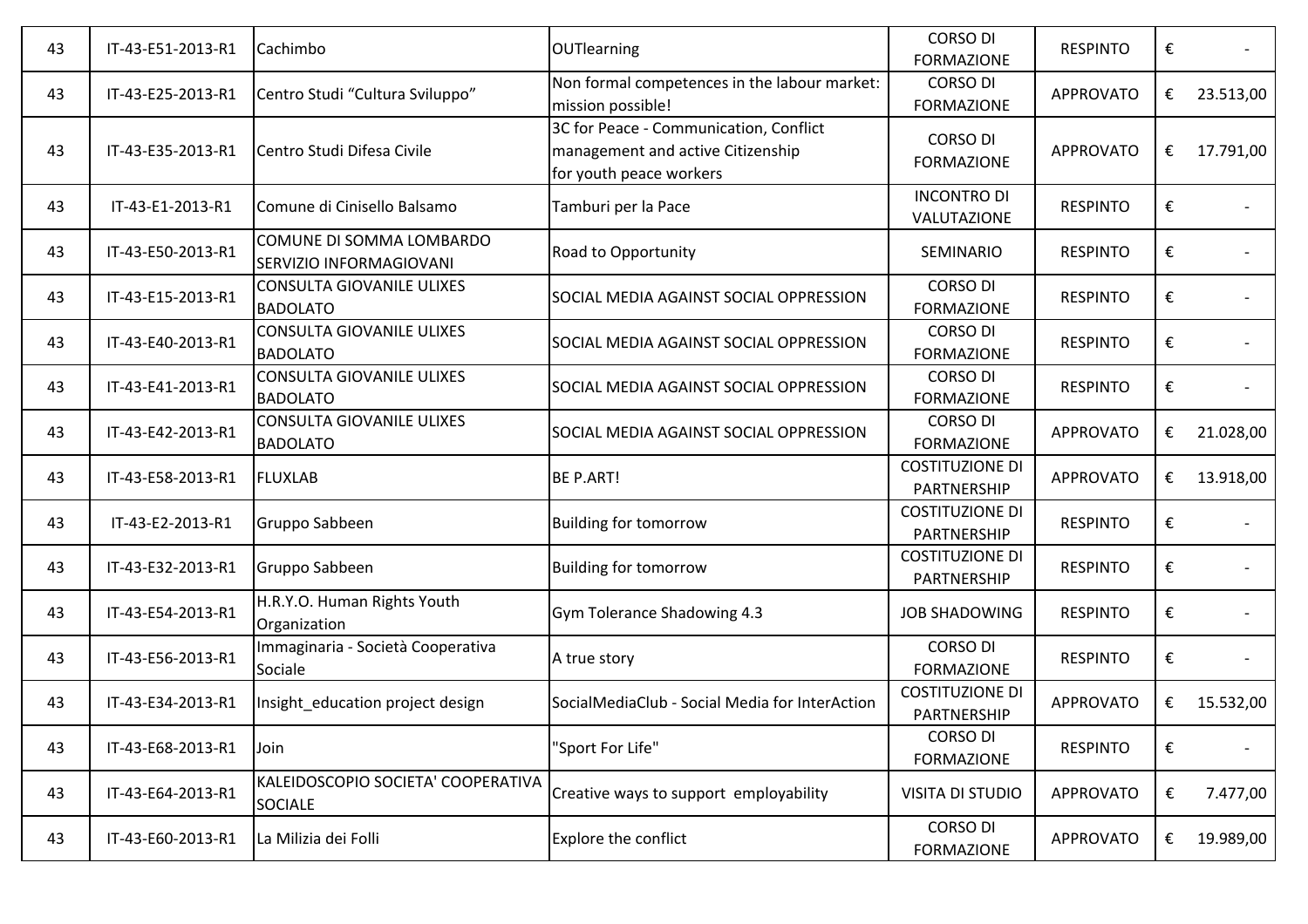| 43 | IT-43-E11-2013-R1 | Mine Vaganti European Youth Group                                       | Inclusive Sport for All                                                                                      | <b>CORSO DI</b><br><b>FORMAZIONE</b>    | <b>APPROVATO</b> | € | 19.929,00 |
|----|-------------------|-------------------------------------------------------------------------|--------------------------------------------------------------------------------------------------------------|-----------------------------------------|------------------|---|-----------|
| 43 | IT-43-E3-2013-R1  | <b>Orma Fluens</b>                                                      | EU ACT (EUropean Active Citizenship through<br>Theatre)                                                      | <b>CORSO DI</b><br><b>FORMAZIONE</b>    | <b>RESPINTO</b>  | € |           |
| 43 | IT-43-E18-2013-R1 | <b>OUR WAY</b>                                                          | "KICK OFF 2013"                                                                                              | <b>CORSO DI</b><br><b>FORMAZIONE</b>    | <b>RESPINTO</b>  | € |           |
| 43 | IT-43-E24-2013-R1 | Oxygen                                                                  | Building new energy: Job and Active Citizenship                                                              | <b>COSTITUZIONE DI</b><br>PARTNERSHIP   | <b>RESPINTO</b>  | € |           |
| 43 | IT-43-E29-2013-R1 | Oxygen                                                                  | Building new energy: Job and Active Citizenship                                                              | <b>COSTITUZIONE DI</b><br>PARTNERSHIP   | <b>APPROVATO</b> | € | 20.034,00 |
| 43 | IT-43-E10-2013-R1 | Paradiso Ritrovato                                                      | Weaving the Wild                                                                                             | <b>COSTITUZIONE DI</b><br>PARTNERSHIP   | <b>APPROVATO</b> | € | 18.210,00 |
| 43 | IT-43-E67-2013-R1 | POPICA Onlus                                                            | <b>Cultivate Alternatives</b>                                                                                | <b>VISITA DI STUDIO</b>                 | <b>RESPINTO</b>  | € |           |
| 43 | IT-43-E55-2013-R1 | <b>PROMETEO</b>                                                         | NETWORKING EUROPEAN CITIZENSHIP                                                                              | <b>COSTITUZIONE DI</b><br>PARTNERSHIP   | <b>RESPINTO</b>  | € |           |
| 43 | IT-43-E38-2013-R1 | Soc. coop. sociale Ferrante Aporti                                      | We(h)ave a net                                                                                               | <b>COSTITUZIONE DI</b><br>PARTNERSHIP   | <b>RESPINTO</b>  | € |           |
| 43 | IT-43-E43-2013-R1 | Società Cooperativa Sociale Il Ponte -<br><b>ONLUS</b>                  | Disability, work time and free time - An<br>International network to share experiences and<br>promote rights | <b>VISITA DI</b><br><b>FATTIBILITA'</b> | <b>APPROVATO</b> | € | 3.632,00  |
| 43 | IT-43-E44-2013-R1 | Società Cooperativa Sociale Il Ponte -<br><b>ONLUS</b>                  | Disability, work time and free time - An<br>International network to share experiences and<br>promote rights | <b>VISITA DI</b><br><b>FATTIBILITA'</b> | <b>RESPINTO</b>  | € |           |
| 43 | IT-43-E45-2013-R1 | Società Cooperativa Sociale Il Ponte -<br><b>ONLUS</b>                  | Disability, work time and free time - An<br>International network to share experiences and<br>promote rights | <b>VISITA DI</b><br><b>FATTIBILITA'</b> | <b>RESPINTO</b>  | € |           |
| 43 | IT-43-E65-2013-R1 | <b>SOS RAZZISMO ITALIA</b>                                              | European Training SEMINARIO on Immigration<br><i>issues</i>                                                  | SEMINARIO                               | <b>RESPINTO</b>  | € |           |
| 43 | IT-43-E20-2013-R1 | Sveglia Cittadina                                                       | Be Young, Be Citizen                                                                                         | <b>COSTITUZIONE DI</b><br>PARTNERSHIP   | <b>APPROVATO</b> | € | 12.308,00 |
| 43 | IT-43-E23-2013-R1 | Unione degli Assessorati alle Politiche<br>Socio Sanitarie e del Lavoro | YNET!                                                                                                        | <b>COSTITUZIONE DI</b><br>PARTNERSHIP   | <b>APPROVATO</b> | € | 8.163,00  |
| 43 | IT-43-E48-2013-R1 | Vicolocorto                                                             | <b>Strategy for Inclusion</b>                                                                                | <b>COSTITUZIONE DI</b><br>PARTNERSHIP   | <b>APPROVATO</b> | € | 17.145,00 |
| 43 | IT-43-E21-2013-R1 | VulcanicaMente                                                          | NEET-working                                                                                                 | <b>COSTITUZIONE DI</b><br>PARTNERSHIP   | <b>RESPINTO</b>  | € |           |